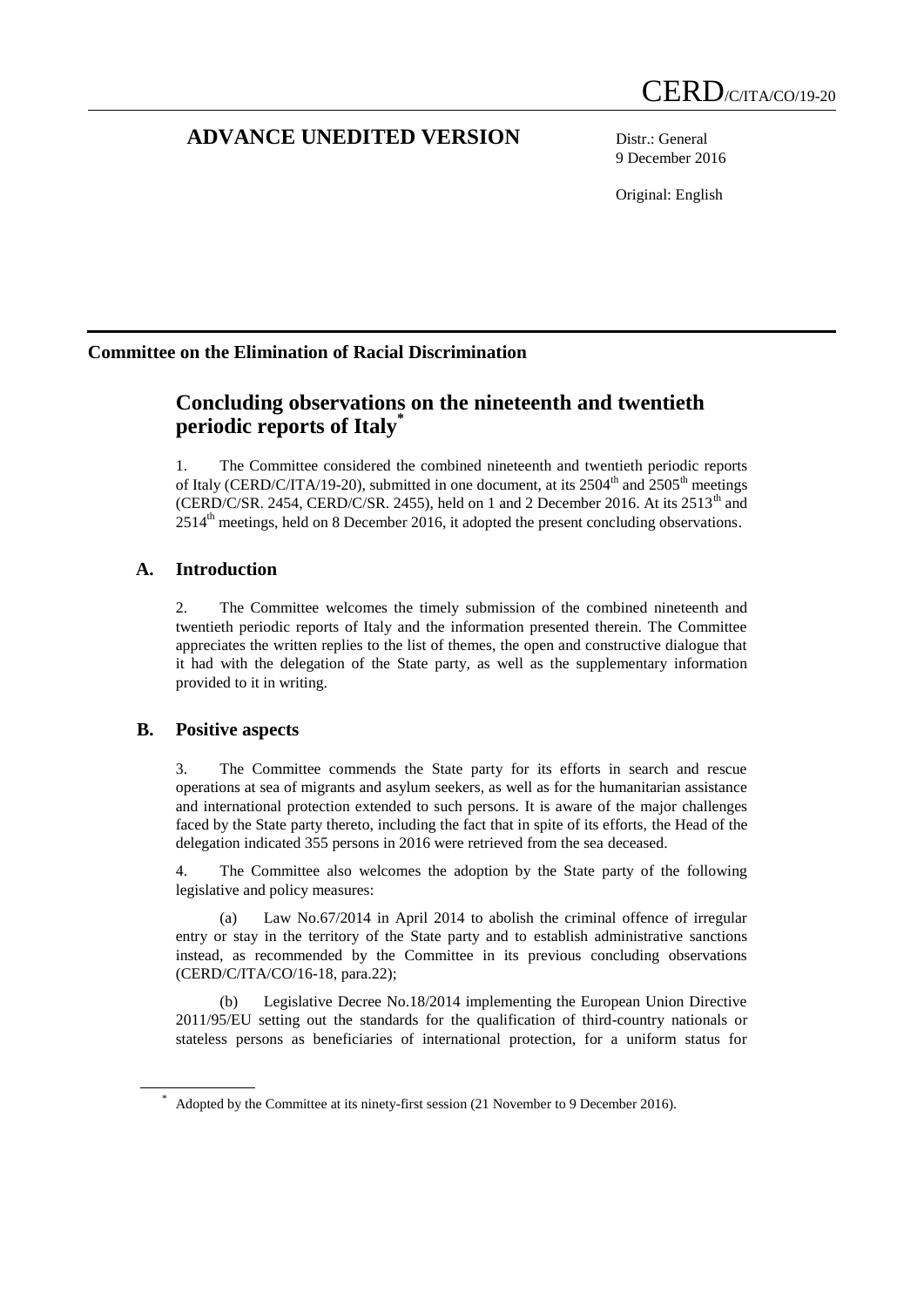refugees or persons eligible for subsidiary protection, and for the content afforded to refugees, on 21 February 2014;

(c) National Plan of Action against Racism, Xenophobia and Related Intolerance, on 7 August 2015.

5. The Committee also welcomes the ratification of, or accession to, a number of international instruments by the State party, including:

(a) Optional Protocol to the Convention against Torture, on 3 April 2013;

(b) Optional Protocol to the International Covenant on Economic, Social and Cultural Rights, on 20 February 2015;

(c) Convention on the Reduction of Statelessness, on 1 December 2015;

(d) Optional Protocol to the Convention on the Rights of the Child on a communications procedure, on 4 February 2016.

## **C. Concerns and recommendations**

## **Anti-discrimination legislation**

6. The Committee takes note of the general equality provision set out in article 3 of the Constitution, and the assurance provided by the State party delegation that the provisions of article 1 of the Convention have been transposed in its entirety into its domestic legislation. However, the Committee remains concerned at the lack of clarity regarding the specific legislation and the provisions which prohibit racial discrimination in accordance with article 1 of the Convention, in particular with regard to the prohibition of discrimination on the basis of colour and national or ethnic origin, and regardless of whether discrimination was a consequence of "purpose or effect"(art. 1).

**7. The Committee recommends that the State party adopt necessary measures to ensure that its domestic anti-discrimination legislation prohibits all forms of discrimination in accordance with article 1 of the Convention, including on the basis of colour and national or ethnic origin, as well as discrimination caused by intent or negative impact. It recalls that legislative guarantees against racial discrimination should apply to non-citizens regardless of their immigration status, as underlined in the Committee's general recommendation No.30 (2004) on discrimination against noncitizens. The Committee requests that the State party provide, in its next periodic report, further clarification on the legislative framework and the exact wording of the legal provisions which prohibit all forms of racial discrimination in accordance with article 1 of the Convention.**

## **Disaggregated statistical data**

**8.** While noting the recent efforts made by the State party to improve its data collection of criminal offences committed on the basis of racist motives, the Committee reiterates its previous concern regarding the lack of detailed data on the racial and ethnic composition of the State party. Such data is the essential starting point for the subsequent disaggregation of more detailed socio-economic indicators by social group that will reveal the extent to which there is a differential enjoyment of the Convention rights by individuals protected under article 1 of the Convention. The Committee stresses that such disaggregated statistical data is essential in determining an empirical basis to identify particular groups that face discrimination on the basis of race, colour, descent, or national or ethnic origin, and to adopt appropriate measures – including special measures – to correct situations of inequality, and to evaluate the impact of measures adopted (arts. 1, 2 and 5).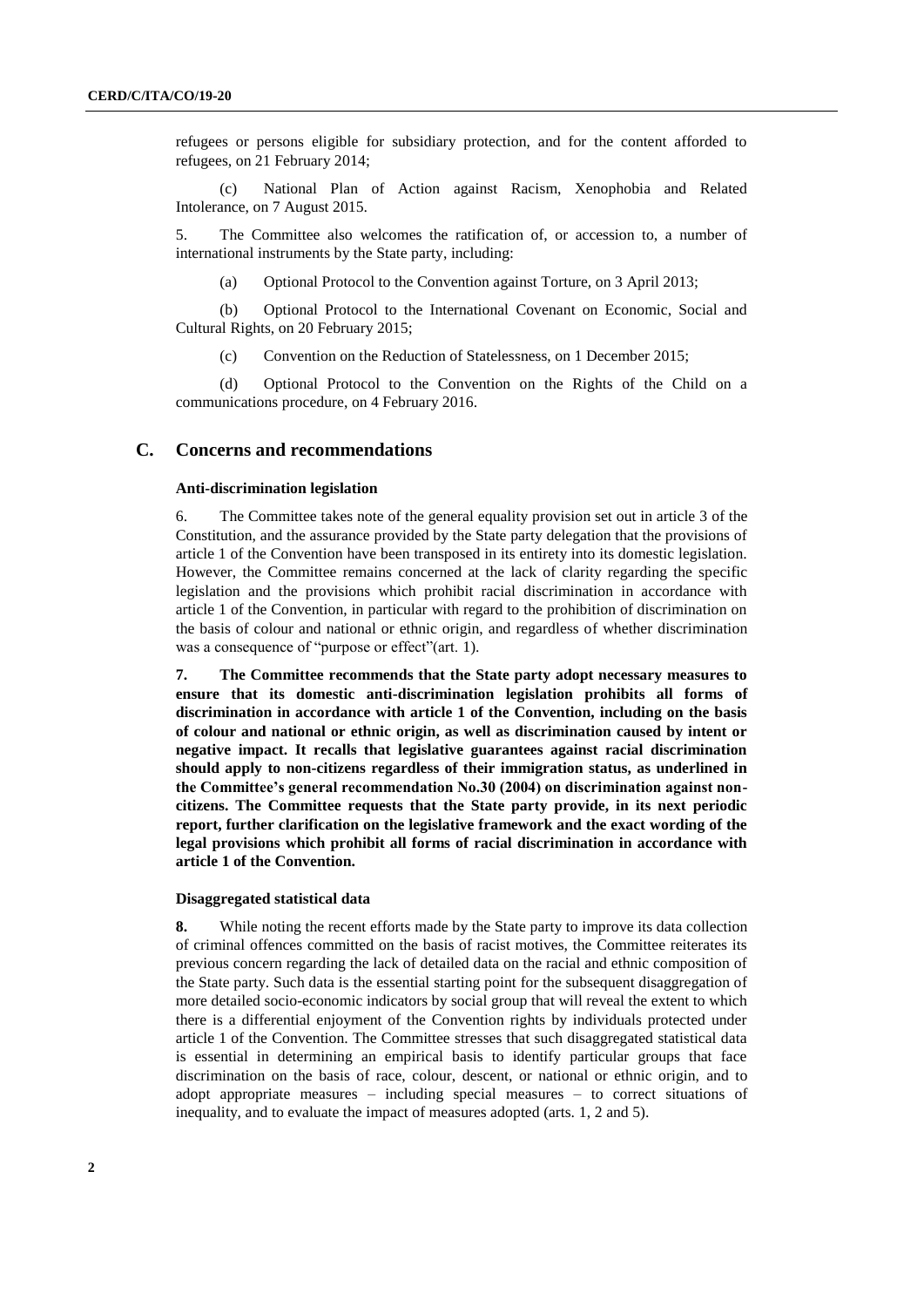**9. The Committee recommends that the State party establish a mechanism not only to collect disaggregated data on criminal offences committed on the basis of racist motives, but also on violations of article 1 of the Convention that are covered in the legislation of the State Party separate from and additional to the Penal Code; that is other provisions of civil and administrative law that guarantee the equal enjoyment of rights regardless of race, colour, descent, or national or ethnic origin. It also reiterates its previous recommendation to collect disaggregated statistical data on the ethnic composition of its population, taking into account the Committee's revised reporting guidelines (CERD/C/2007/1, paras.10 and 12) and general recommendation No. 8 (1990) concerning the interpretation and application of article 1, paragraphs 1 and 4 of the Convention.**

#### **National human rights institution**

10. The Committee regrets the lack of progress achieved in establishing a national human rights institution, despite its previous recommendation in its concluding observations of 2012 and the commitment expressed by the State party to do so (art. 2).

**11. Recalling its general recommendation No. 17 (1993) on the establishment of national institutions to facilitate the implementation of the Convention, the Committee recommends that the State party establish, without further delay and with the effective participation of civil society actors, a national human rights institution in accordance with the Paris Principles (General Assembly resolution 48/134, annex).** 

## **National Office against Racial Discrimination**

12. While noting the important work that the National Office against Racial Discrimination (UNAR) continues to undertake to promote equality and to combat racial discrimination in the State party, the Committee remains concerned about its lack of independence (art. 2).

**13. The Committee recommends that the State party ensure the independence of UNAR in both law and in fact, and that it has sufficient human and financial resources to carry out its mandate effectively. It also underlines that any plan to merge UNAR into an independent authority with a broader remit should guarantee the independence and effectiveness of UNAR's mandate to combat racial discrimination.** 

## **Racist hate speech**

14. While noting the initiation of judicial proceedings against some local politicians for the dissemination of ideas based on racial superiority or hatred, the Committee is concerned that the provisions in the Constitution providing immunity for members of parliament for the opinions that they express in the exercise of their functions may prevent them from also being held accountable. It expresses particular concern at the prevalence of racist discourse, stigmatization and negative stereotypes in political debates which are directed against migrants, Muslims, people of African descent and Roma, Sinti and Camminanti communities, which are also perpetrated by the media. The Committee expresses further concern regarding: (a) the instances of racist hate speech on the Internet, including the increasing number of Facebook groups that promote and incite hatred against non-citizens; and (b) the lack of data regarding the prosecution of individuals responsible and the remedies provided to victims (arts. 2 and 4).

**15. Taking into account the Committee's general recommendation No. 35 (2013) on combating racist hate speech, the Committee recommends that the State party:**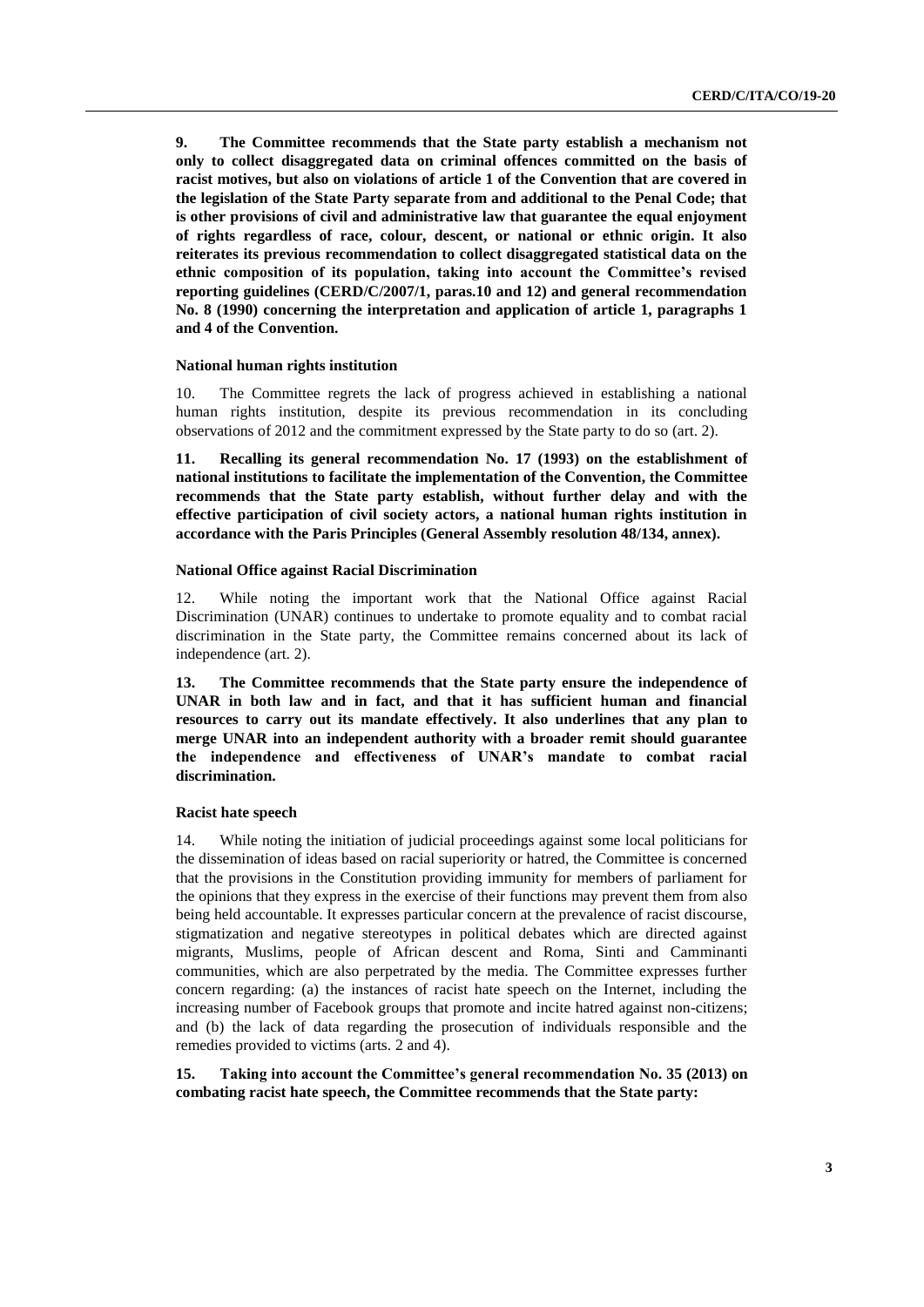**(a) Ensure that all individuals, including politicians at all levels, are held accountable and sanctioned for the dissemination of ideas based on racial superiority or hatred and other violations of article 4 of the Convention, including by lifting parliamentary immunity for racist hate speech in conformity with general recommendation No. 7 (1985) relating to the implementation of article 4;**

**(b) Ensure that victims of racist hate speech are provided with effective remedies;** 

**(c) Establish a coherent data collection mechanism to systematically record incidents of racist hate speech, application of relevant legislation, penalties imposed on the perpetrators, and remedies provided to victims;** 

**(d) Condemn unequivocally at the highest political level the dissemination of hate speech and hateful ideas and engage in promoting a culture of tolerance and respect;** 

**(e) Ensure that the prohibition of racist hate speech extends to the Internet, and ratify the Additional Protocol to the Convention on Cybercrime concerning the criminalisation of acts of a racist and xenophobic nature committed through computer systems;** 

**(f) Encourage public and private media to adopt and abide by codes of professional ethics and press codes that incorporate respect for the principles of the Convention and other fundamental human rights standards, including avoidance of stereotyping and unnecessary referral to race, religion and other group characteristics in a manner that may promote intolerance;** 

**(g) Ensure the prohibition of, promotion or incitement to, racial discrimination by public authorities or public institutions at both national and local levels in accordance with article 4(c) of the Convention;**

**(h) Use the platforms of public office to encourage means of eliminating barriers between races, and to discourage policies that tend to strengthen racial division, in accordance with article 2(1)(e) of the Convention.** 

### **Racist hate crimes**

16. The Committee notes the measures taken by the State party to combat racist hate crimes, including the establishment of the Observatory for Security Against Acts of Discrimination within the Ministry of Interior in 2010 to encourage reporting and facilitate the recording of hate crimes. However, the Committee remains concerned at: (a) recent reports of racially-motivated violence and crimes and the lack of effective responses to such acts; (b) the provision regarding aggravating circumstances in Law No.205/1993 (Mancino's Law) which appears to weaken the law by recognizing a "racist motive" as an aggravating circumstance only when it is the sole motivation, but not when there are mixed motives; and (c) the lack of systematic data collection of incidents of racist hate crimes in a systematic and coherent manner, including information on decisions adopted to apply Mancino's Law, penalties imposed on the perpetrators, and remedies provided to victims (arts. 2, 4 and 6).

**17. Taking into account its general recommendation 31 (2005) on the administration and functioning of criminal justice, the Committee recommends that the State party:** 

**(a) Investigate all reported acts of racist hate crimes, prosecute and punish those found responsible with sanctions commensurate with the gravity of the offence, and provide effective remedies to victims;**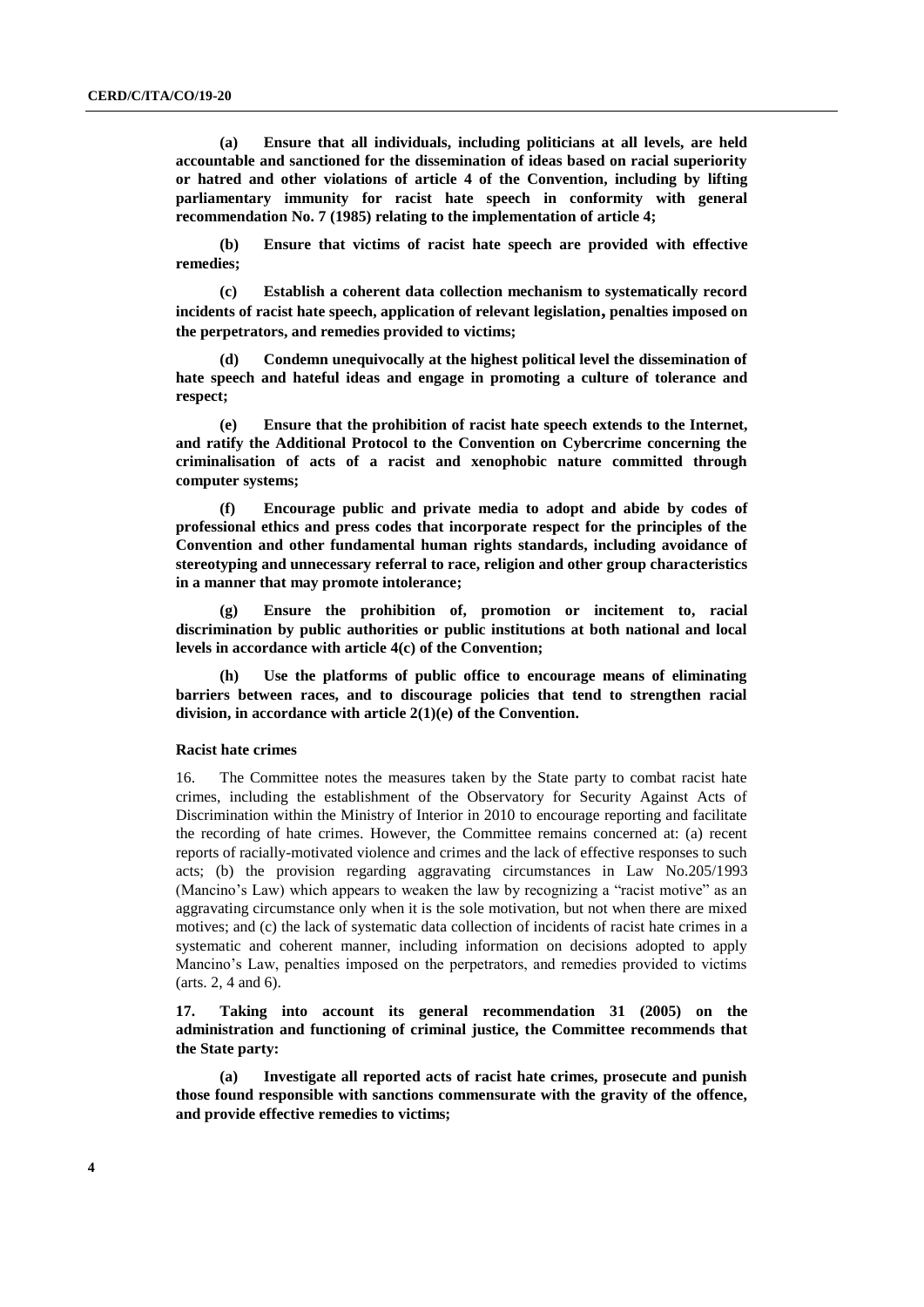**(b) Systematically collect disaggregated data on hate incidents and crimes, particularly with regard to actions pursuant to the administration of justice, including prosecutions and reasons for declining to prosecute when the person responsible has been identified;** 

**(c) Adopt concrete measures, in consultation with affected groups, to increase the reporting of racist hate crimes by ensuring that the reporting mechanism is transparent and accessible, and that victims have trust in the police and the justice system.**

**(d) Strengthen the law on aggravating circumstances to apply it to ordinary crimes when racial hatred is one of several and/or mixed motivations.** 

### **Mixed migratory flows: migrants, asylum seekers and refugees**

18. The Committee is aware of the efforts of the State party to implement the specific rights of persons fleeing armed conflict or persecution who arrive on its shores, ensuring the respect of the rights of migrants arriving in the same migratory flows as refugees and asylum seekers that should also be stepped up through strengthened international cooperation, in particular by the European Union, as well as countries of origin, transit and reception.

19. The Committee welcomes the adoption of Law No.67/2014 in April 2014 to abolish the criminal offence of irregular entry or stay in the territory of the State party, although it remains concerned that irregular migrants re-entering the country following an expulsion will continue to face criminal sanctions. The Committee also expresses concern at the "hotspot" approach adopted by the State party pursuant to the recommendation by the European Commission in May 2015, which has been designed to provide locations in which irregularly arriving migrants and asylum seekers can quickly be identified and transferred for the purposes of the processing of asylum applications, relocation in another European Union Member State or return to their countries of origin. Some of the Committee's concerns regarding the "hotspot" approach include:

(a) The lack of legal basis of the establishment of the "hotspots" and the de facto detention of migrants and asylum seekers beyond the legally permissible 48-hour period;

(b) The insufficient number of reception centres and the substandard conditions therein;

(c) The inadequate protection of unaccompanied and separated minors, whose guardianship system is not sufficiently individualized and places too much responsibility on some municipalities;

(d) The use of violence to force individuals to provide their fingerprints;

(e) The lack of clear guidelines, procedures and division of responsibilities with regard to the identification of and assistance to persons in situations of vulnerability who require specific attention and protection measures, including victims of torture, trafficking and sexual and gender-based violence;

(f) The lack of effective preventive safeguards against refoulement, including a disproportionate reliance on nationality in the "hotspot" approach, increasing the likelihood of violations of the prohibition of collective expulsions and the principle of nonrefoulement (arts. 1, 2, 5 and 6).

## **20. The Committee recommends that the State party:**

**(a) Consider introducing a presumption against immigration detention in law and ensure that immigration detention is only applied as a measure of last resort,**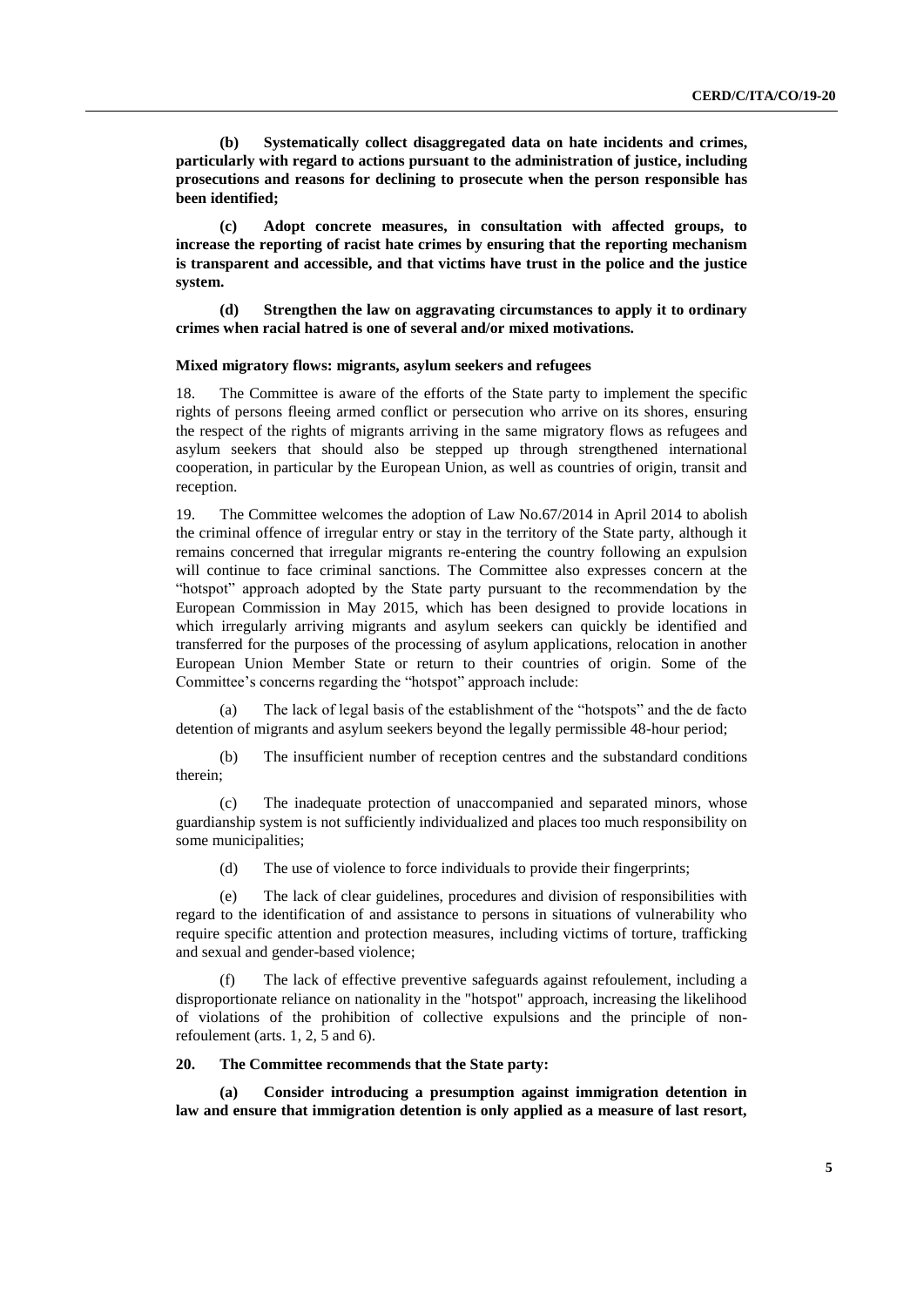**after it has been determined, on a case by case basis, to be strictly necessary, proportionate, lawful, non-arbitrary and is imposed for the shortest period of time;** 

**(b) Decriminalize all instances of irregular re-entry or stay;** 

**(c) Ensure that all facilities where migrants and asylum seekers are deprived of their liberty have a basis in law and that they are not held beyond the legally permitted duration of 48 hours;** 

**(d) Ensure that there are sufficient reception centres with adequate conditions, and that the management and the staffing of the "hotspots" reflect the human rights concerns and needs of the migrants and asylum seekers;** 

**(e) Put in place gender appropriate, culturally sensitive and age sensitive individual screening and assessment procedures to ensure the rapid and appropriate identification of international protection needs or situations of vulnerability;**

**(f) Ensure that the physical integrity of migrants and asylum seekers is safeguarded, that they receive the assistance of lawyers and independent monitors, and that law enforcement officers are guided by the principle of the minimum use of force when fingerprinting migrants and asylum seekers;**

**(g) Strictly observe the principle of non-refoulement, and amend expulsion procedures to ensure that no individual is expelled without an individualized assessment that the person will not be at risk of serious human rights violations upon return;** 

**(h) Fully implement the recommendations contained in the report by the United Nations Special Rapporteur on the human rights of migrants following his mission to the State party (A/HRC/29/36/Add.2).**

## **Roma, Sinti and Camminanti communities**

21. While noting the measures adopted by the State party, including the adoption of the National Strategy for the Inclusion of Roma, Sinti and Camminanti Communities 2012 – 2020, the Committee reiterates its deep concern at the persistent and entrenched discrimination that these communities continue to experience. The Committee is particularly concerned about:

(a) The continued practice of forced evictions of Roma, Sinti and Camminanti communities throughout the State party which has a particularly negative impact on children to remain in schools;

The fact that Roma, Sinti and Camminanti communities continue to live in segregated camps or housing areas with substandard accommodation, many unsuitable for human habitation, and in remote areas distanced from basic services, including health care and schools;

(c) The construction by municipal authorities of new segregated Roma-only camps;

(d) The introduction by local authorities of criteria to assess social housing and other forms of housing benefits that discriminate against Roma, Sinti and Camminanti;

(e) The absence of legal remedies provided to Roma, Sinti and Camminanti whose rights were violated by the implementation of the Nomad Emergency Decree formerly in operation from May 2008 to November 2011;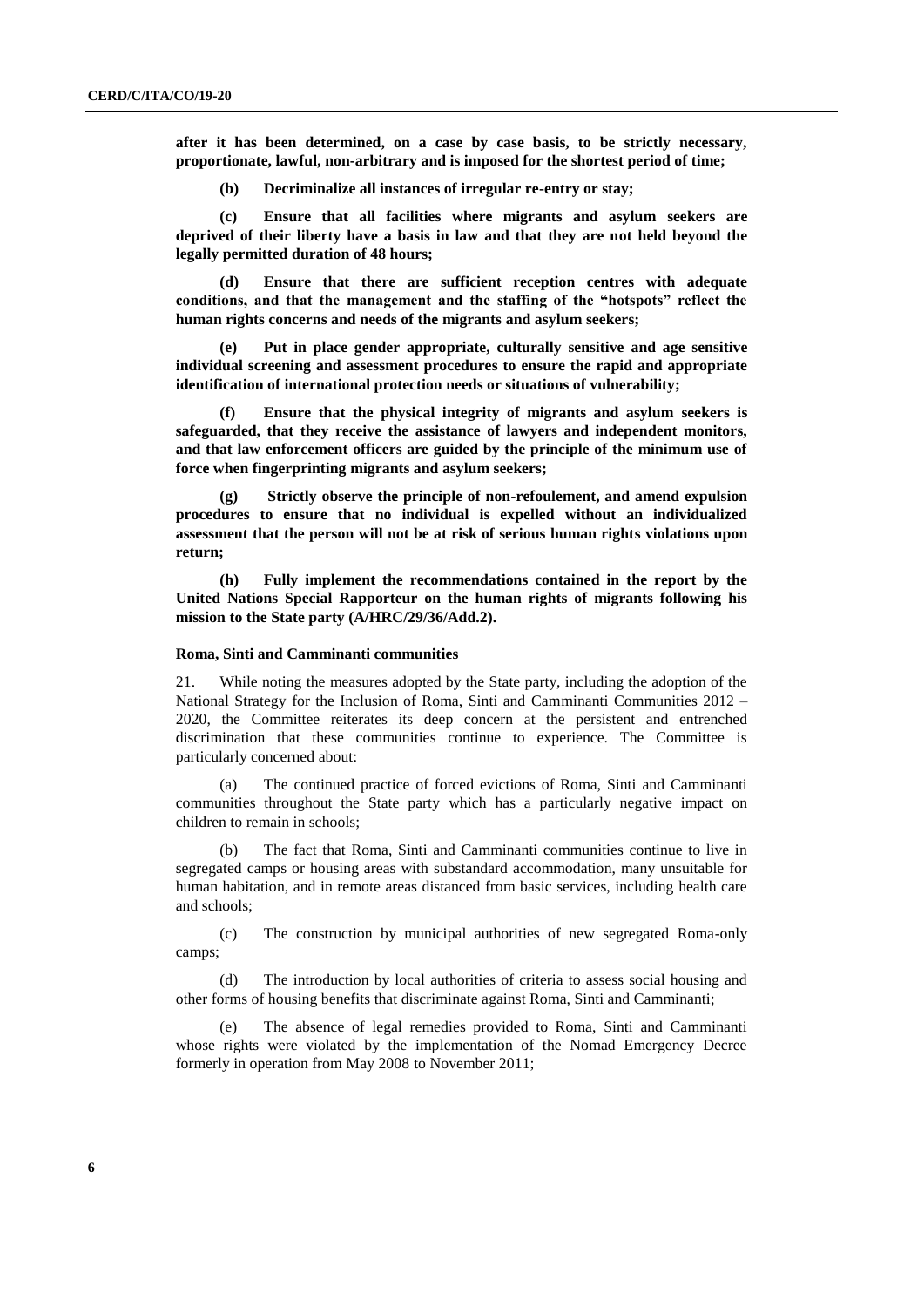(f) The number of stateless persons among Roma, Sinti and Camminanti communities and the lack of information provided by the State party on the practical measures taken to remedy the situation (arts. 1, 2, 3, 5 and 6).

**22. Recalling its general recommendation No. 27 (2000) on discrimination against Roma, the Committee recommends that the State party:**

**(a) Halt any plans to carry out further evictions of Roma, Sinti and Camminanti communities or to establish new segregated camps or segregated housing areas that separate them from the larger society;**

**(b) End the use of segregated camps and ensure the provision of adequate and culturally appropriate accommodation to Roma, Sinti and Camminanti as a matter of priority;** 

**(c) Review and amend national, regional and municipal housing legislation, policies and practices to ensure that they do not discriminate against Roma, Sinti and Camminanti in the enjoyment of their rights, in particular their access to social housing and other forms of housing benefits;** 

**(d) Prioritize efforts to ensure that Roma, Sinti and Camminanti children are able to access quality education that is culturally and linguistically appropriate at schools that are geographically accessible, and where they suffer no form of segregated schooling or negative treatment by staff or students;** 

**(e) Ensure that the National Strategy for the Inclusion of Roma, Sinti and Camminanti Communities 2012 – 2020 leads to concrete and tangible improvement of the enjoyment of the rights by Roma, Sinti and Camminanti, including by eliminating statelessness, and ensuring that: (i) Roma, Sinti and Camminanti communities are able to participate effectively in the development and implementation of the strategy; (ii) the impact of the strategy is monitored and evaluated regularly based on comprehensive data; (iii) there are adequate human and financial resources to effectively implement the strategy;** 

**(f) Provide effective remedies and reparations to Roma, Sinti and Camminanti who have suffered human rights violations, including as a result of the implementation of the Nomad Emergency Decree taking into account the Council of State's Judgement No. 6050 of 16 November 2011.** 

### **Situation of migrant workers**

23. The Committee notes the measures adopted by the State party to combat labour exploitation, including the adoption of the National Plan of Action against trafficking and serious exploitation 2016 – 2018 and of a new law by the Chamber of Deputies on 18 October 2016 to combat undeclared work and labour exploitation in agriculture ("Legge sul Caporalato"), and appreciates the information provided on violations of articles 600 to 603 bis of the penal code "on the reduction in slavery, trafficking in human begins, purchase or alienation of slaves, and illicit intermediation and labour exploitation". However, the Committee is concerned that employers continue to exploit migrants physically and financially without fear of sanctions, and that migrants lack access to effective and appropriate legal protection against abuse and exploitation. It also reiterates its previous concern that migrants continue to face difficulties in accessing some social services, particularly those provided by local authorities (arts. 1, 5 and 6).

## **24. The Committee recommends that the State party:**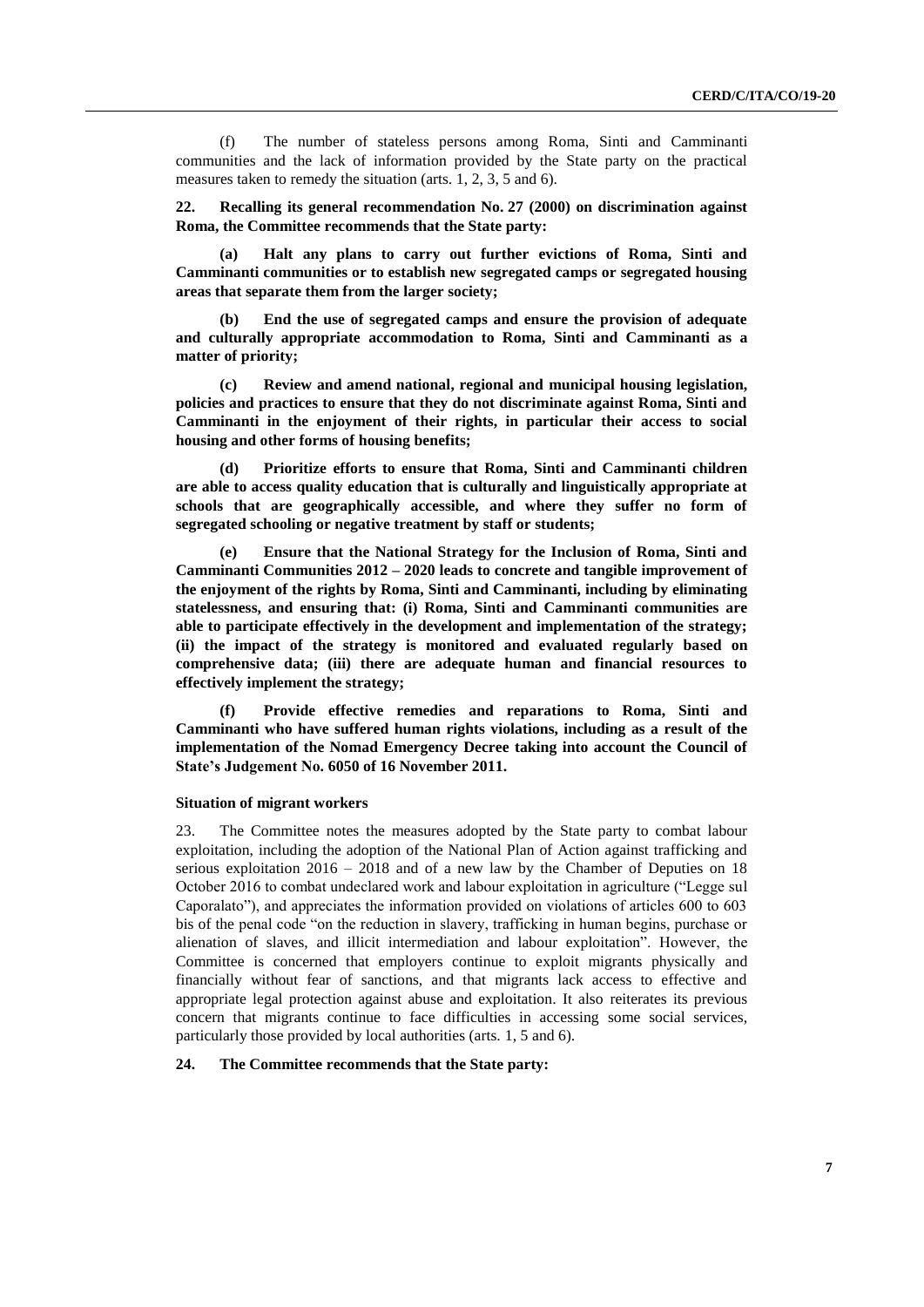**(a) Ensure the effective implementation in practice of the new law approved by the Chamber of Deputies on 18 October 2016 to combat undeclared work and labour exploitation in agriculture ("Legge sul Caporalato");** 

**(b) Adopt further measures to strengthen the Labour Inspectorate to implement legislation to combat labour exploitation and racial discrimination and ensure that employers who abuse the rights of migrants are sanctioned;** 

**(c) Ensure that all migrants have access to justice and effective remedies, and that they can lodge complaints of violations of their rights without fear of arrest, detention or deportation;** 

**(d) Provide access to basic services to all migrants regardless of their immigration status, in accordance with international human rights standards;** 

**(e) Provide further information, in its next periodic report, on the implementation of "Legge sul Caporalato" and other relevant legislation as well as the work undertaken by the Labour Inspectorate on racial discrimination and labour exploitation, including the number of visits undertaken, the number and nature of sanctions imposed, and other measures taken in different regions and sectors.**

#### **People of African descent**

25. The Committee expresses concern that people of African descent from all walks of life, including politicians, football players and children in schools, who may be citizens or non-citizens, continue to face discrimination in many forms, such as violence, hate speech, harassment and stigmatization. It takes note of the intention expressed by the State party delegation to organize an event in 2017 to raise awareness among the general public about the situation of people of African descent in the State party, but remains concerned at the lack of concrete and comprehensive measures taken to eliminate all forms of discrimination against these communities (arts. 1, 2 and 5).

**26. Bearing in mind its general recommendation 34 (2011) on racial discrimination against people of African descent, the Committee recommends that the State party:** 

**(a) Investigate all acts of racial discrimination against persons of African descent, both citizens and non-citizens, prosecute or hold legally responsible those who committed the violations, and provide effective remedies to victims;**

**(b) Collect and publish data on the incidents of discrimination against persons of African descent in the State party, the number of investigations, prosecutions and convictions of those responsible, and the outcomes of civil and administrative legal actions;**

**(c) Adopt comprehensive and concrete measures to combat discrimination against people of African descent, including in the context of the National Plan of Action against Racism, Xenophobia and Related Intolerance;** 

**(d) Ensure that there are teachers of African descent in schools, and that all teachers and others working in educational institutions receive adequate training on the principles of equality and non-discrimination and on ways to deal with instances of racial discrimination in schools;** 

**(e) Ensure that the school curriculum includes the history of Italy's colonial past in order to convey the consequences and the continued impact of racially discriminatory policies;**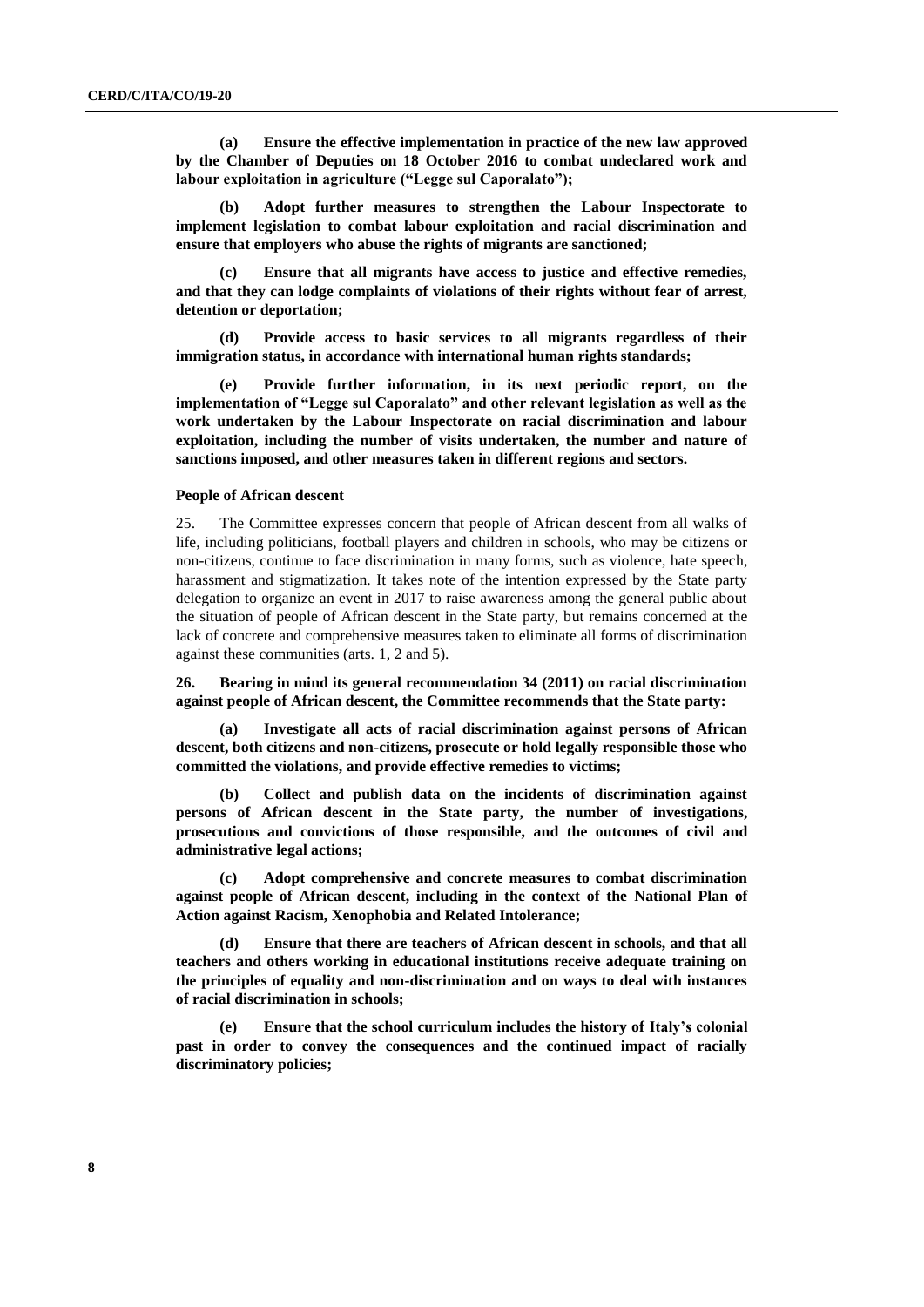**(f) Fully implement the recommendations made by the Working Group of Experts of People of African Descent following its mission to Italy in June 2015 (A/HRC/33/61/Add.1).** 

## **Criminal justice system**

27. The Committee is concerned by the information provided by the State party delegation that non-citizens comprise almost half of the total prison population. Furthermore, while noting the assurance provided by the State party delegation at the nonexistence of racial profiling, the Committee expresses concern by reports of such practices (arts. 1 and 5).

**28. The Committee recommends that the State party, in its next periodic report, provide further information on the representation of non-citizens in the criminal justice system, disaggregated by the grounds outlined in article 1 of the Convention, namely race, colour, descent or national or ethnic origin. It requests that the State party provide further clarification on the reasons behind the disproportionate representation of non-citizens in its prisons, and the measures adopted to rectify this situation. It also recommends that the State party ensure that the practice of racial profiling is prohibited and fully respected by all law enforcement agencies.**

## **D. Other recommendations**

**Ratification of other instruments**

**29. Bearing in mind the indivisibility of all human rights, the Committee encourages the State party to consider ratifying those international human rights instruments that it has not yet ratified, in particular treaties with provisions that have direct relevance to communities that may be subjected to racial discrimination, including the International Convention on the Protection of the Rights of All Migrant Workers and Members of their Families.** 

**Follow-up to the Durban Declaration and Programme of Action**

**30. In the light of its general recommendation No. 33 (2009) on the follow-up to the Durban Review Conference, the Committee recommends that, when implementing the Convention in its domestic legal order, the State party give effect to the Durban Declaration and Programme of Action, adopted in September 2001 by the World Conference against Racism, Racial Discrimination, Xenophobia and Related Intolerance, taking into account the outcome document of the Durban Review Conference, held in Geneva in April 2009. The Committee requests that the State party include in its next periodic report specific information on action plans and other measures taken to implement the Durban Declaration and Programme of Action at the national level.**

## **International Decade for People of African Descent**

**31. In the light of General Assembly resolution 68/237, in which the Assembly proclaimed 2015-2024 the International Decade for People of African Descent, and resolution 69/16 on the programme of activities for the implementation of the Decade, the Committee recommends that the State party prepare and implement a suitable programme of measures and policies. The Committee requests that the State party include in its next periodic report specific information on the concrete measures adopted in that framework, taking into account its general recommendation No. 34 (2011) on racial discrimination against people of African descent.**